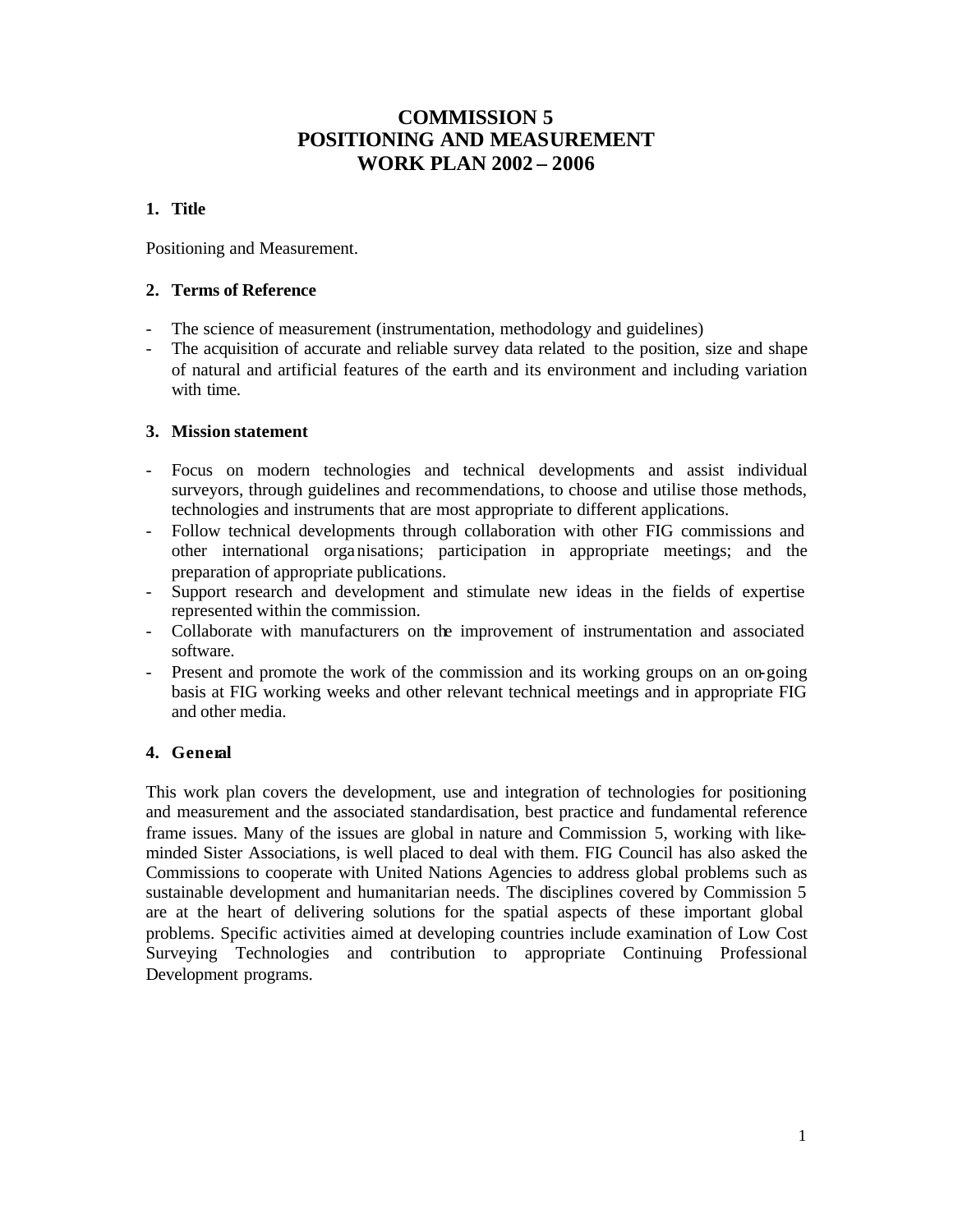# **5. Working Groups**

# **WG 5.1 – Standards, Quality Assurance and Calibration**

# Policy Issues

- Influence the development of standards affecting positioning and measurement instruments and methods, in collaboration with the FIG task force on standards and through participation in the relevant technical committees (TCs) of the International Standards Organisation (ISO) and other appropriate bodies.
- Acceptance controls, quality assurance and certification and their impact on the surveying profession.
- Checking and calibration of measuring instruments.
- Assist other Commission Working Groups to implement Standards from ISO TC211 as appropriate.

# Chair

- Rudolf Staiger (Germany), e-mail: rudolf.staiger@uni-essen.de.

### Specific project(s)

- Present and promote the use of standards and guidelines to the surveying community.
- Establish guidelines and recommendations for the checking and determination of field accuracy of total stations, digital levels, laser planes, etc and for their calibration, including lab calibration.
- Review the situation with GPS/GNSS in relation to Standards, Quality Assurance and Calibration.
- Develop guidelines and recommendations relating to the ISO Guide to Uncertainty of Measurements.
- Review Standards coming from ISO TC211 for relevance to Positioning and Measurement.
- Represent Commission 5 on the FIG Standards Network (led by Commission 1).

# Workshop(s)

- Participation in FIG Working Weeks and other major Commission events (see events section below) with dedicated Technical Sessions and/or Workshops as appropriate.
- Participation in appropriate events of Sister Associations, ISO etc related to Standards, Quality Assurance and Calibration.

#### Publication(s)

- FIG Working Weeks will include Technical Papers on specific issues and presented by Working Group Members and other invited experts.
- Continue publication of the series of Guidelines on Surveying Instruments; including publication on the Commission web page.
- Working group final report will be presented at FIG Congress, 2006.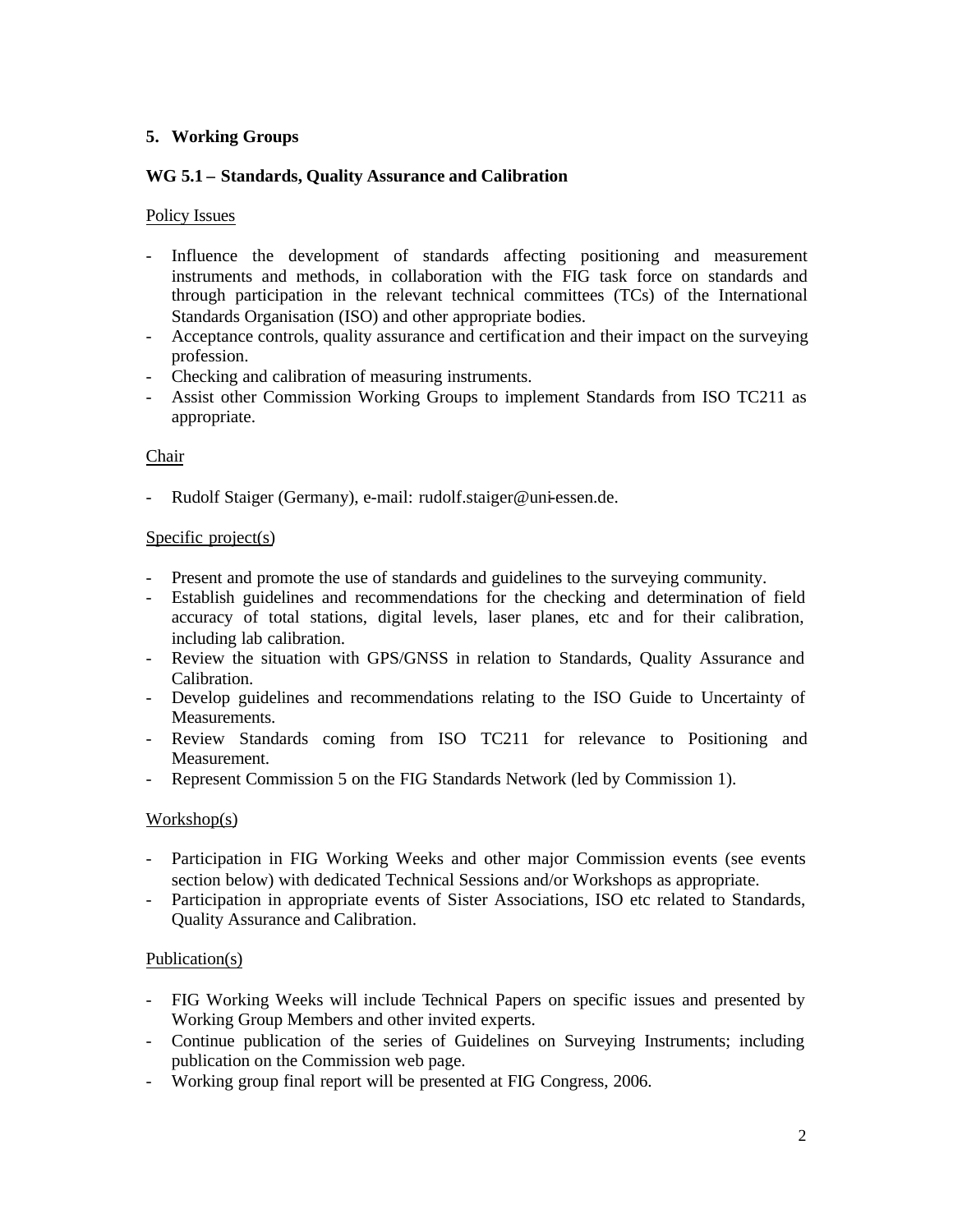# Timetable

- Draft publications will be presented at FIG Working Weeks during the term of this plan and according to a timetable to be developed by the Working Group Chair.
- Working group final report: dedicated session, FIG Congress, 2006.

# Beneficiaries

- FIG member associations, manufacturers and users of survey equipment, governments, standardisation organisations, decision makers, GIS developers and users, surveying businesses, individual surveyors.

# **Working Group 5.2 – Reference Frame in Practice**

# Policy issues

Policy Issues include the following:

- Work to bring together all organisations involved in defining or using reference frames to develop common approaches and avoid duplication. Such organisations include FIG, IAG, ISO, groups of national mapping agencies, other influential national agencies (such as the US DoD's NIMA) and alliances of commercial organisations (such as Open GIS Consortium and the European Petroleum Survey Group).
- Provide background technical information on relevant issues written in a way that is accessible to the surveying practitioners.
- Develop an inventory of approaches to reference frame issues in different countries (including transformation methodologies) that is accessible to surveying practitioners.
- Examine how surveying practitioners are changing how they access the reference frame, through less emphasis on networks of ground monuments and more emphasis on Global Navigation Satellite Systems (GNSS) base stations.
- Examine the increased use of GNSS for height determination and the use of geoid models etc for connection to local height datums.
- Examine the increasing role of aerial and space based imagery in the realisation of reference frames.

# Chair

Michel Kasser (France), e-mail: michel.kasser@ign.fr and Mikael Lilje (Sweden), e-mail: mikael.lilje@lm.se as Co-Chair.

# Specific project(s)

- Contribute to convening of a round-table meeting of all organisations involved in defining or using reference frames to develop common approaches and avoid duplication.
- Continue development of Technical Fact Sheets that briefly explain basic concepts, practical applications and issues and which summarise the activities of organisations with specific responsibilities in the field.
- Ensure terminology used in above publications conform to and give substance to the relevant Standards coming from ISO TC211.
- Participate in ISO TC211 work item on Geodetic Codes and Parameters (19127), including assessment of its application in situations affecting practising surveyors.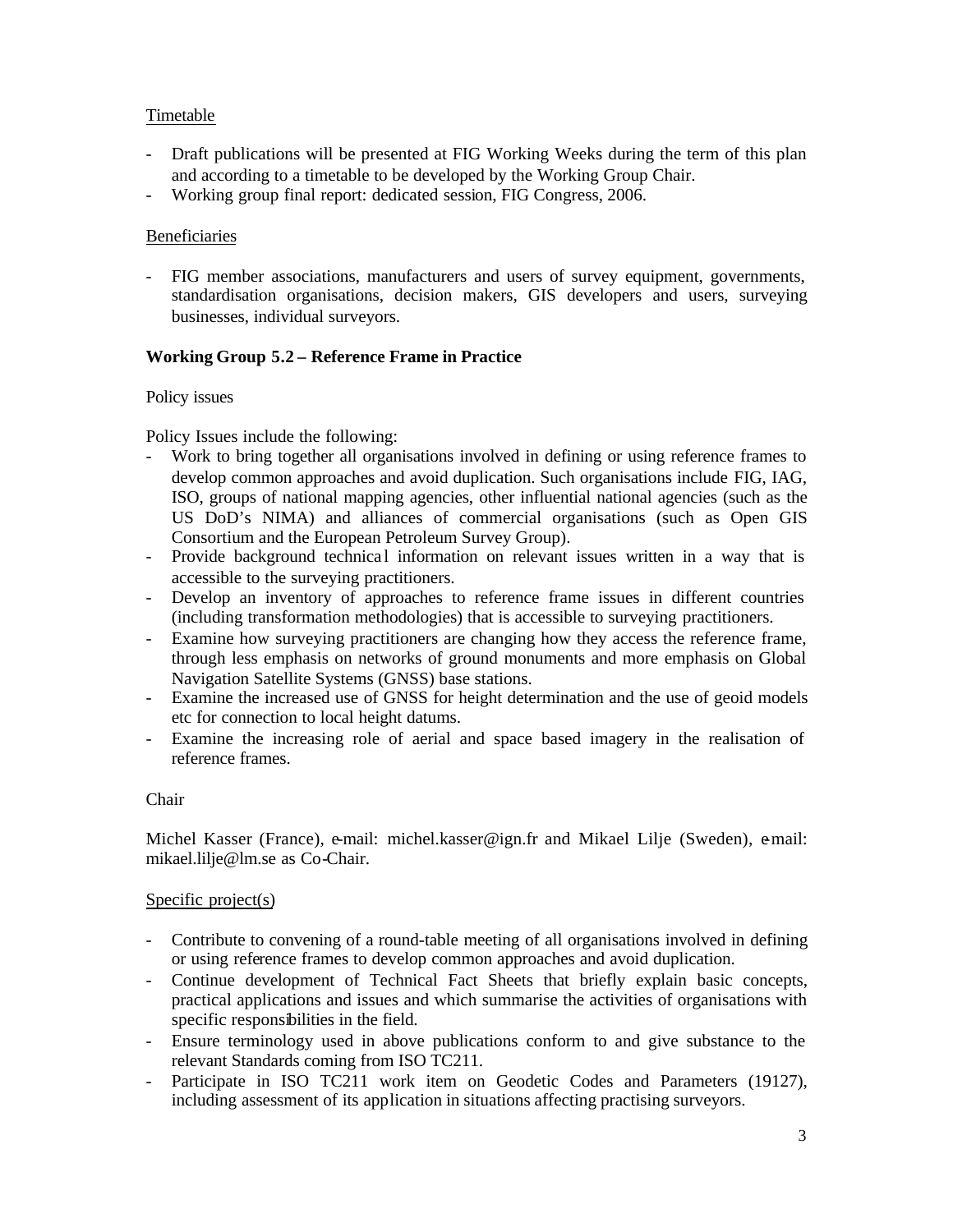### Workshop(s)

- Participation in FIG Working Weeks and other major Commission events (see events section below) with dedicated Technical Sessions and/or Workshops as appropriate.
- A Round-table meeting of key organisations involved in defining or using reference frames will be convened at a venue, time and date to be confirmed by the Working Group Chairs.
- Symposium on Applications of Permanent GPS/GNSS Networks. WG 5.2 and WG5.3 event.

### Publication(s)

- FIG Working Weeks will include Technical Papers on specific issues and presented by Working Group Members and other invited experts.
- Technical Fact Sheets as outlined above.
- Working group final report will be presented at FIG Congress, 2006.

#### Timetable

- Draft publications will be presented at FIG Working Weeks during the term of this plan and according to a timetable to be developed by the Working Group Chairs.
- Working group final report: dedicated session, FIG Congress, 2006.

#### Beneficiaries

- FIG member associations, manufacturers and users of survey equipment, governments, standardisation organisations, decision makers, GIS developers and users, surveying businesses, individual surveyors

#### **Working Group 5.3 – Integrated Positioning, Navigation and Mapping Systems**

#### Policy issues

Policy Issues include the following:

- Issues associated with ongoing and rapid developments in Integrated Positioning, Navigation, and Mapping systems, including performance and applications of such systems and guidelines for their use.
- Ensuring FIG input to planning associated with programs of GPS Modernisation and GNSS Development.

#### Chair

- Naser El-Sheimy (Canada), e-mail elsheimy@ensu.ucalgary.ca.

#### Specific project(s)

- Report on the development, possibilities and limitations of new technologies.
- Prepare guidelines for practitioners on making the best use of systems to achieve the results required for particular applications.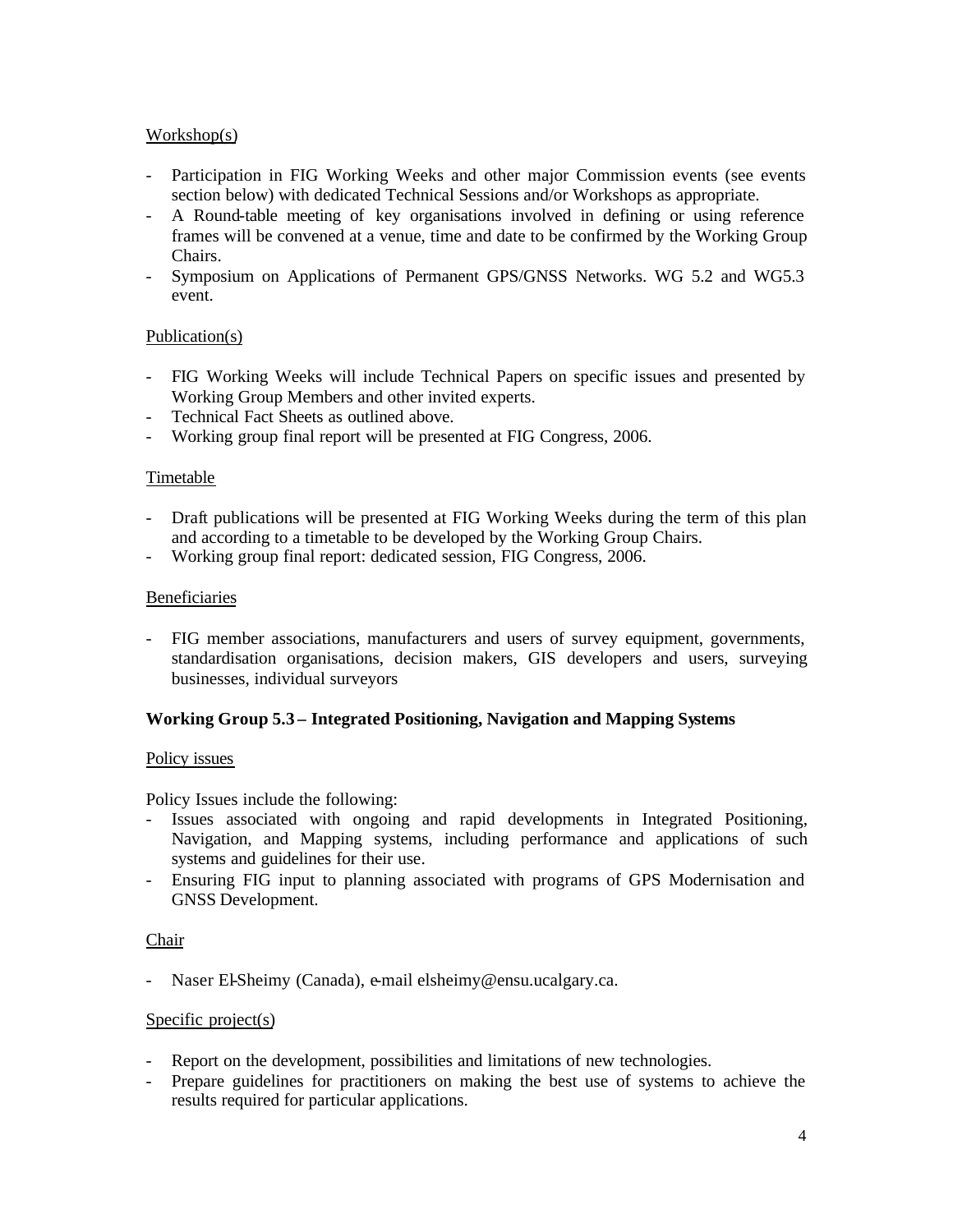- Develop FIG input to GPS Modernisation and GNSS Development.
- Collaborate with other Commissions and other international organisations (including IAG and ISPRS) and with equipment, software and service providers.
- Continue commitment to relevant inter-disciplinary events including the series of Symposia on Mobile Mapping (joint with IAG and ISPRS).
- Pursue "hot topics" using Ad-Hoc Sub-Groups as appropriate.

# Workshop(s)

- Participation in FIG Working Weeks and other major Commission events (see events section below) with dedicated Technical Sessions and/or Workshops as appropriate.
- 4<sup>th</sup> International Conference on Mobile Mapping Technology, Mid-August, 2003, Kuming, China
- Symposium on Applications of Permanent GPS/GNSS Networks. WG 5.2 and WG5.3 event.

### Publication(s)

- Guidelines on making the best use of emerging systems.
- Summary Reports on "hot topics" as they develop.
- Report on FIG's input to GPS Modernisation and GNSS Development.
- Working group final report will be presented at FIG Congress, 2006.

### Timetable

- Draft publications will be presented at FIG Working Weeks during the term of this plan and according to a timetable to be developed by the Working Group Chair.
- Working group final report: dedicated session, FIG congress, 2006.

#### Beneficiaries

FIG member associations, manufacturers and users of survey equipment, governments, standardisation organisations, decision makers, GIS developers and users, surveying businesses, individual surveyors.

#### **6. Respect for Cultural and Linguistic Issues**

Commission 5 endorses as an underlying concept that respect for Cultural and Linguistic issues is very important and that the Commission will be sensitive to these issues in the way it works. This will be implemented by encouraging multilingual abstracts and presentations in general meetings and through the use of an appropriate regional language during regional meetings.

#### **7. Co-operation with Sister Associations**

Commission 5 is committed to cooperation with Sister Associations, especially those with which FIG has a Memorandum of Understanding (MoU). Commission 5 has specific liaison interest under MoU with the International Association of Geodesy (IAG) and the International Society for Photogrammetry and Remote Sensing (ISPRS). Commission 5 also has liaison interest with the Scientific Committee on Antarctic Research (SCAR). The Commission 5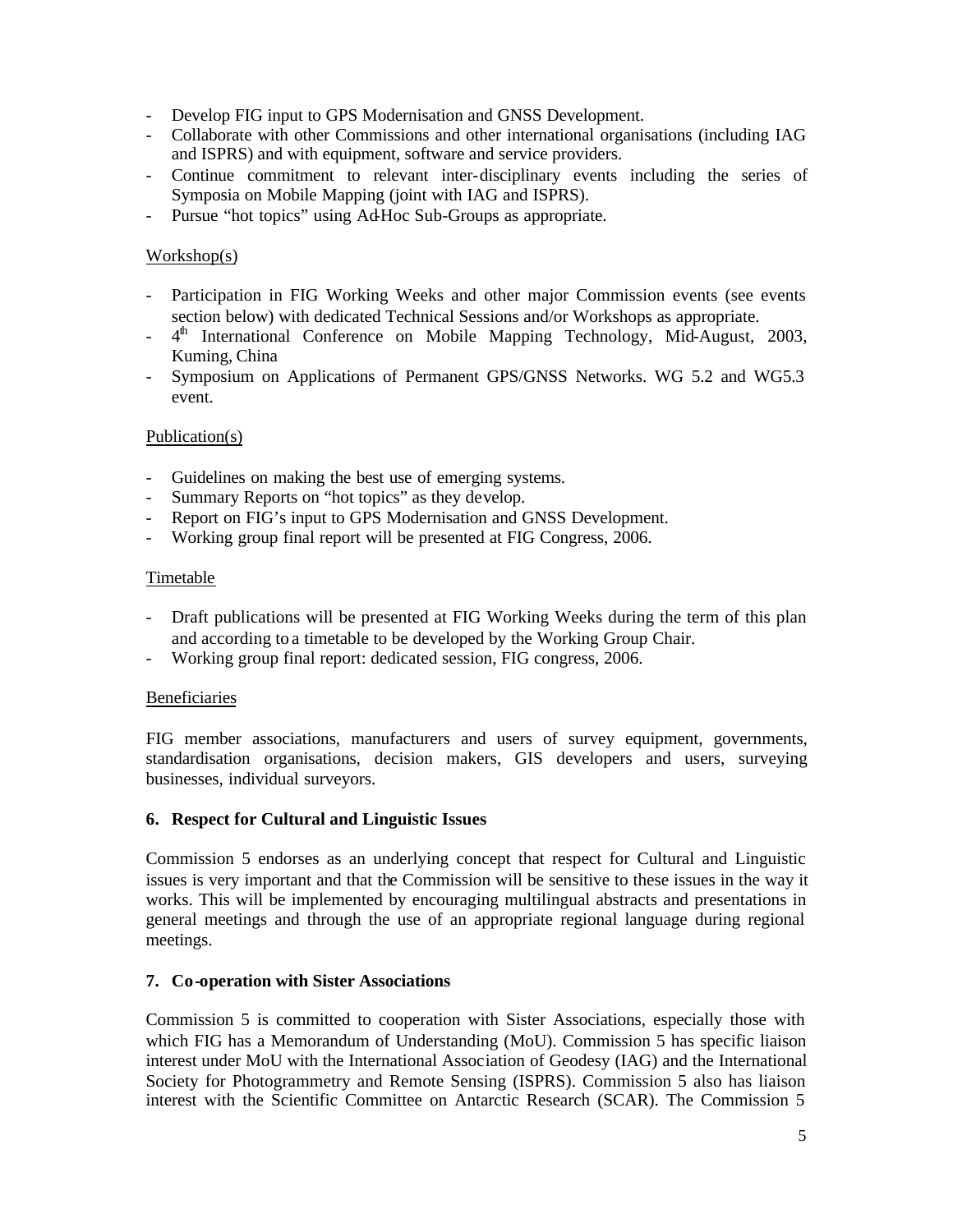Steering Committee will ensure that Wor king Group activities and Commission 5 events further these goals of cooperation with Sister Associations.

### **8. Co-operation with the United Nations Agencies**

Commission 5 is committed to cooperation with United Nations Agencies. Targeting of activities, events and publications of the Commission will contribute to United Nations goals such as assistance to developing countries and sustainable development. Other activities (outlined in the next Section) will also contribute. Commission 5 will work with other Commissions on topics aimed at Developing Countries such as Low Cost Surveying Technology and appropriate Continuing Professional Development programs.

Commission 5 will also seek involvement with the UN Committee on the Peaceful Use of Outer Space (COPUOS), which has Action Items of relevance. Of particular interest is involvement in the Action Item in relation to GNSS.

### **9. Other Activities**

### **Inter-Commission Activities**

Commission 5 will be involved in Joint Commission Activities on:

**Low Cost Surveying Technology and Techniques for Developing Countries**. Joint with Commissions 3 and 7 and led by Commission 5. The activity will concentrate initially on a dedicated technical session at an appropriate Symposium or Working Week and ensure broad circulation of outcomes and papers. The topic will then be assessed to see if a full Work Plan is warranted for the longer term.

**Mobile Society and Location Based Services**. Joint with Commission 3 and led by Commission 3. The Activity will be joint between WG 3.2 and 5.3. The activity will concentrate initially on a dedicated technical session at an appropriate Symposium or Working Week and ensure broad circulation of outcomes and papers. The topic will then be assessed to see if a full Work Plan is warranted for the longer term. The Commission 3 Chair of this Joint Activity will be Martin Scheu (Germany), e-mail: scheu@grit.de. The Commission 5 Co-Chair for this Joint Activity will be Yang Gao (Canada), e-mail: gao@ensu.ucalgary.ca.

**Vertical Reference Frame Issues in Hydrographic Surveying** . Joint with Commission 4 and led by Commission 4. The activity will concentrate initially on a dedicated technical session at an appropriate Symposium or Working Week and ensure broad circulation of outcomes and papers. The topic will then be assessed to see if a full Work Plan is warranted for the longer term.

#### **Continuing Professional Development**

Commission 5 will also work with Commission 2 to contribute to **Continuing Professional Development Programs** for FIG member organisations, espec ially in developing countries where the resources may not be available locally.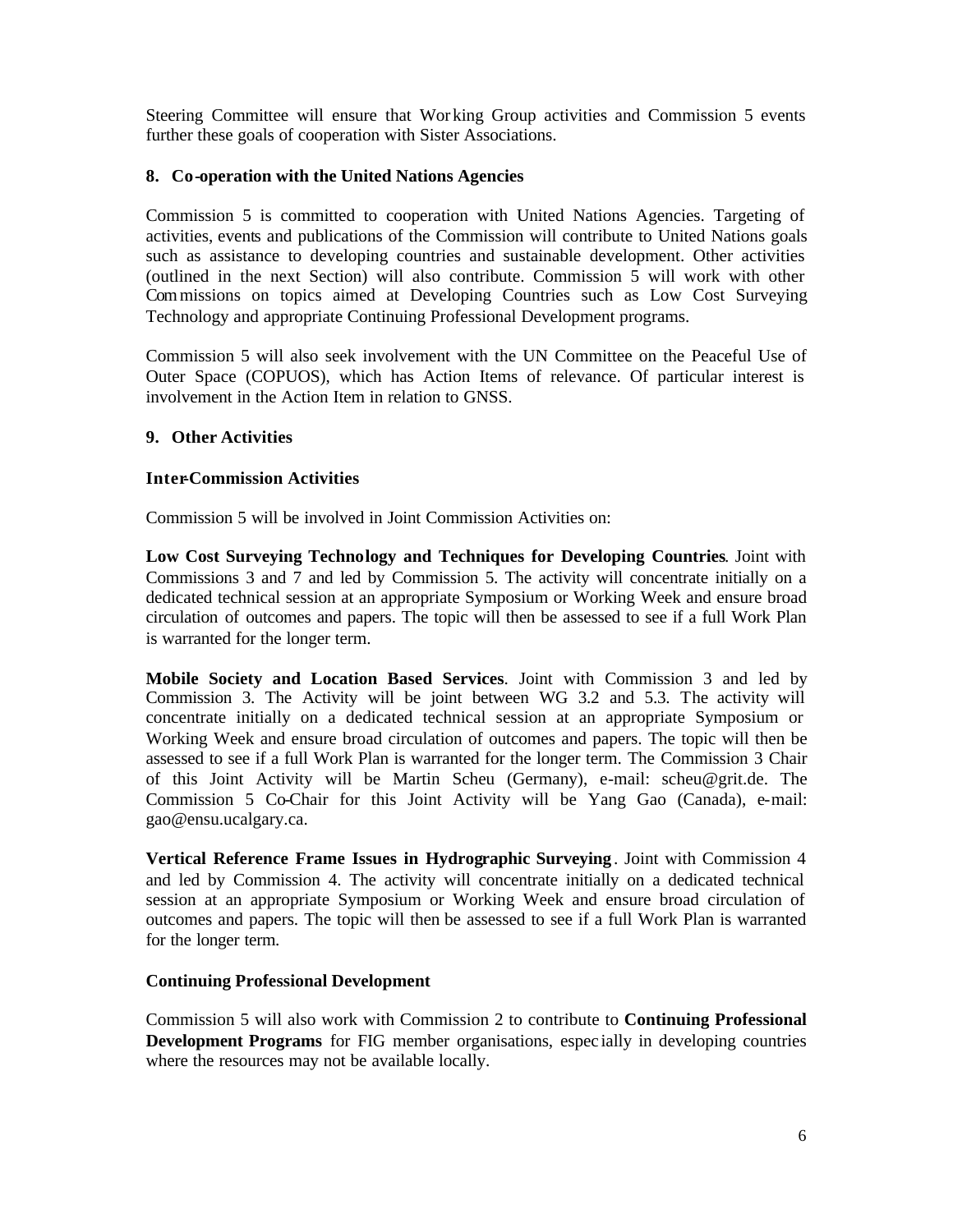# **Special Topic Activities**

Commission 5 will also undertake special topic activities as required. The topics will be those identified as important for the Commission or for the over-arching priorities of FIG Council and its Work Plan but that do not warrant a full Working Group. The activities may take the form of special publications, conference sessions or dedicated workshops on the topics and which one or two key people can be invited to pursue.

Commission 5 will make its contribution to the FIG World Report on Best Practices launched by the Council in its work plan for 2003–2006.

### **Liaison with Equipment, Software and Service Providers**

Commission 5 will continue to build re lationships with Equipment, Software and Service Providers to ensure relevant standards and best practices are incorporated into new products.

#### **Steering Committee**

As in the previous term, there will be a Steering Committee to set direction and oversee the general management of the Commission. It will be made up of all Working Group Chairs (as Commission Vice-Chairs, in line with the emerging FIG structural arrangements) and will be led by the Commission Chair.

#### **Communications**

Commission 5 will develop and maintain a web page with linkages to other relevant web pages to keep commission delegates, other FIG members, users of surveying services and the public involved in and informed about the work of the Commission.

#### **10.Calendar of Events**

The Events in the Calendar below have been classified according to the type of Commission 5 involvement as follows:

- **FIG WW:** The main meetings each year for Commission 5 Delegates and for the Steering Committee will occur at the FIG Working Week or Congress.
- **Strategic FIG Event:** FIG Council sees these as events for furthering its strategies. These often involve liaison with United Nations. Given that the Working Weeks are concentrated in the Mediterranean region in 2003, 2004 and 2005, Commission 5 will also concentrate effort toward FIG Events in other regions (see below) and encourage participation of Delegates in those regions. As many Steering Committee members as possible will also be encouraged to participate in those events.
- **C5 Event:** These are directly associated with Commission 5 Working Groups
- **Inter-Commission Event:** Event that furthers Inter-Commission cooperation and has Commission 5 involvement.
- **Liaison Events:** These further Commission 5 goals for Liaison and will be attended by the Commission Chair or an appropriate member of the Steering Committee.
- **UN Committees on GIS**: Commission 5 is also interested in developing better liaison with UN Committees on GIS and their Working Groups which deal with issues of relevance to Commission 5 (eg Geodesy Working Group). Many of these Committees and their Working Groups have annual meetings but have not been included below. While it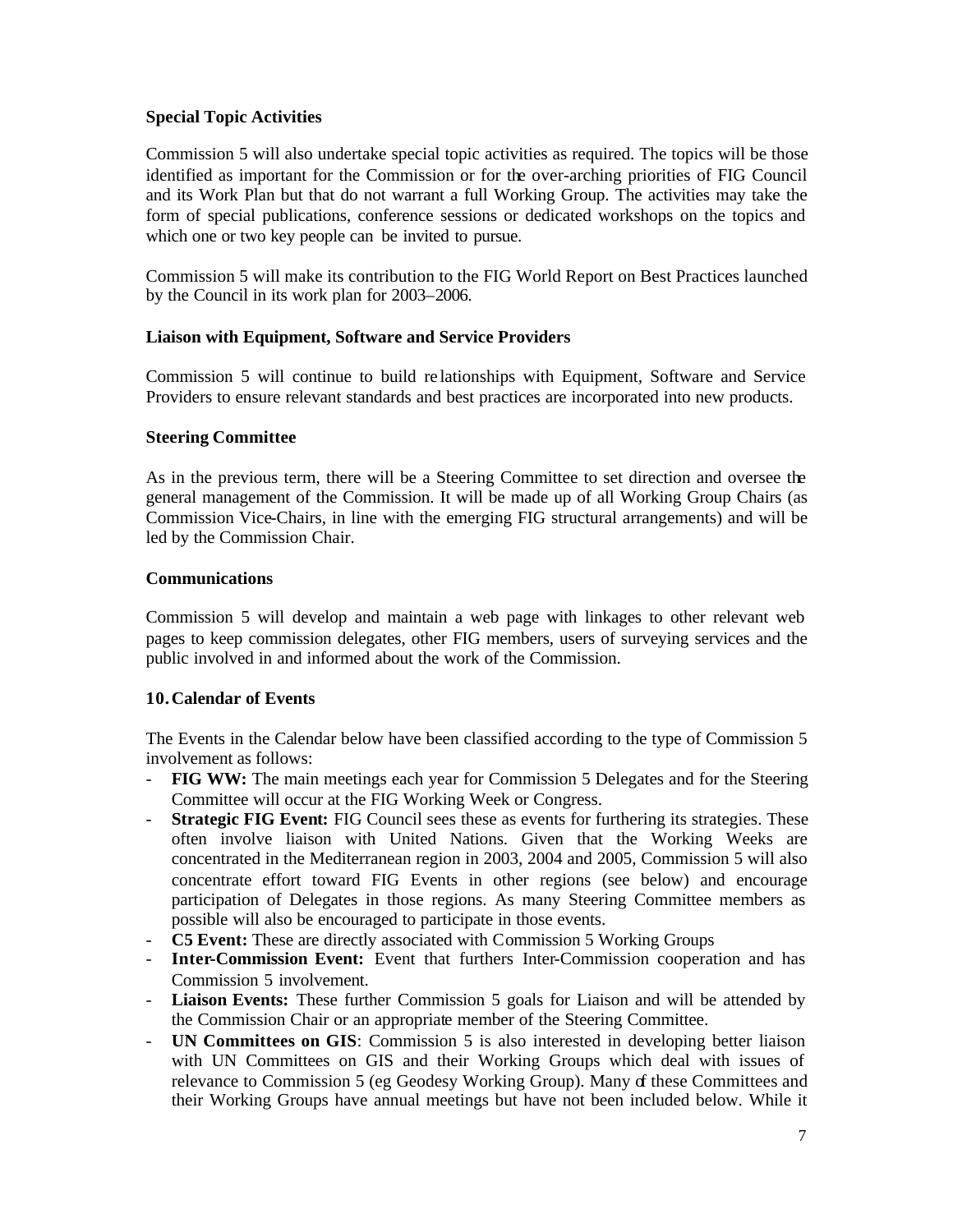would difficult for Commission 5 officers to attend all such events, an effort will be made to establish some liaison and to attend a subset of meetings. Of particular interest are those Committees covering developing countries, including:

- African Spatial Data Infrastructure Initiative Africa SDI, CODI
- Permanent Committee on GIS Infrastructure for Asia & the Pacific PCGIAP
- Permanent Committee on SDI for the Americas PC IDEA

#### **2002**

- GIS'02 – International Symposium on Geographic Information Systems, 23-26 September, Istanbul, Turkey (Inter-Commission Event)

#### **2003**

- FIG Working Week and XXVI General Assembly, 19–23 May, venue to be decided (FIG WW)
- Round-table Meeting on Reference Frame in Practice (see WG5.2 Work Plan above), probably attached to Working Week 2003 (C5 and Liaison Event)
- IUGG 23rd General Assembly, June July 2003, Sapporo, Japan (Liaison Event)
- 4<sup>th</sup> International Conference on Mobile Mapping Technology, Mid-August, Kuming, China (C5 Event and Liaison Event)
- The  $7<sup>th</sup>$  South East Asian Surveyors Congress, 3-7 November, Hong Kong, China (Liaison Event)
- Regional Meeting in for the Arab and Francophone Countries in Morocco, 15 December 2003 (Strategic FIG Event)

#### **2004**

- FIG Working Week and XXVII General Assembly, 23-28 May, Athens, Greece (FIG WW)
- XX ISPRS Congress, 12-23 July, Istanbul, Turkey (Liaison Event)
- Regional Meeting in South-East Asia in late 2004 (Strategic FIG Event)
- Commission 5 convened event on Applications of Permanent GPS/GNSS Networks, in late 2004 in Brisbane, Australia. This will be joint with IAG. (C5 and Liaison Event)

#### **2005**

- FIG Working Week and XXVIII General Assembly, 7-12 May, Cairo, Egypt (FIG WW)
- Regional Meeting in Latin America, October (Strategic FIG Event)

#### **2006**

- FIG XXIII Congress and XXIX General Assembly, August - September, Munich, Germany (FIG WW)